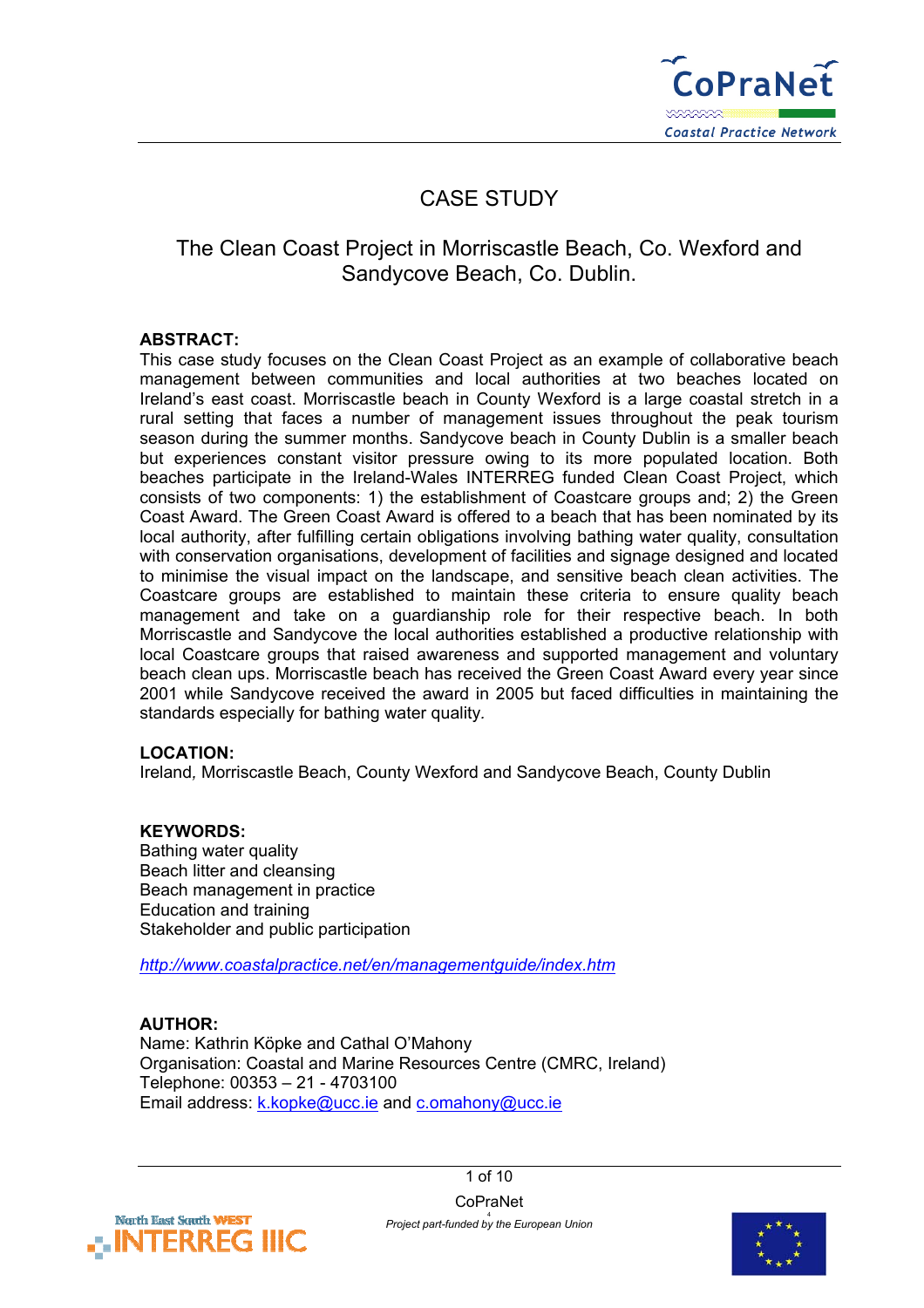

## **TABLE OF CONTENTS**

- **1. Introduction**
- **2. Morriscastle Beach, Co. Wexford and the Clean Coast Project** 
	- **2.1. General Description, Designations, Ownership and Inventory**
	- **2.2. Partnership and Issues in the Project**
- **3. Sandycove, Co. Dublin and the Clean Coast Project** 
	- **3.1. General Description, Designations, Ownership and Inventory**
	- **3.2. Partnership and Issues in the Project**
- **4. Summary**
- **5. References**
- **6. Acknowledgements**



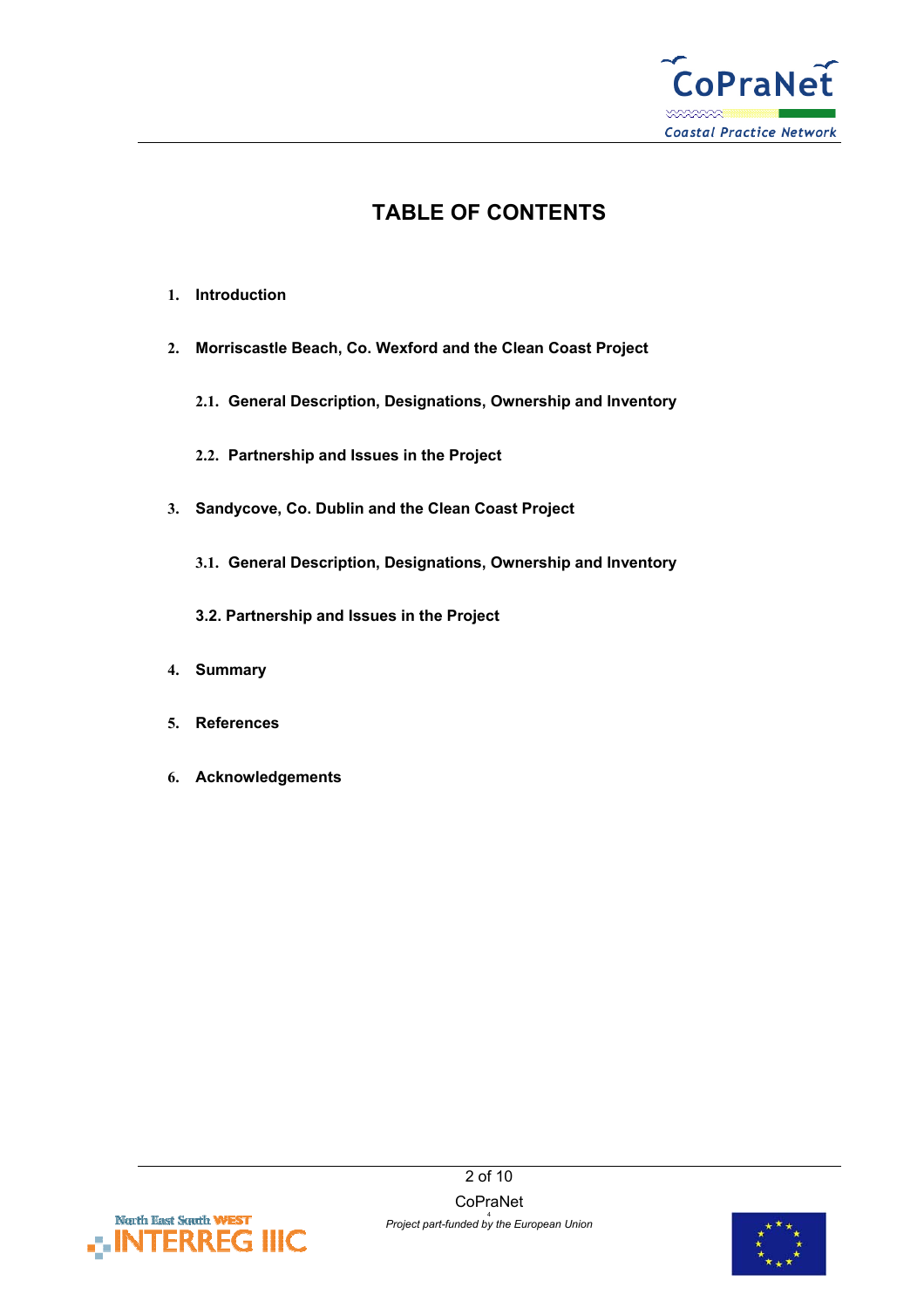

## **1. Introduction:**

This case study focuses on the Clean Coast Project using the example of two areas that face similar and contrasting issues concerning beach management in Ireland. Morriscastle beach in County Wexford features excellent fishing waters and comprises a large area of sandy coastline. This beach is situated in a rural setting and attracts large volumes of visitors during the peak summer season. In comparison, the smaller beach of Sandycove in County Dublin is located closer to urban areas and encounters constant visitor pressure throughout the entire year. Resident groups and organisations representing both areas are participating in the Clean Coast Project.

Clean Coast is funded by the EU INTERREG programme and the project aims to promote, protect and acknowledge the environment of rural beaches in Ireland and Wales. The project has two distinct components, the establishment of Coastcare groups and the Green Coast Award. The concept involves a Coastcare group taking on a guardianship role for a beach that has been awarded the Green Coast Award by a local authority.

The application process involves a local authority nominating a beach it feels worthy of the award. This will be followed by the establishment of a Coastcare group to aid in maintaining the quality criteria of the beach as stipulated by the award.



**Green Coast Award plaque at Morriscastle beach car park** 

The Green Coast Award places a strong emphasis on community involvement and is aimed at smaller rural beaches, which do not qualify for the Blue Flag Award.

Beaches, which are eligible for the Green Coast award must:

- Comply with the Guideline Bathing Water Directive
- Be carefully managed in close consultation with conservation organisations
- Ensure that facilities and signs where present are designed and located to minimise the visual impact on the landscape
- Ensure that beach cleaning is carried out sensitively without removing seaweed and natural debris such as driftwood



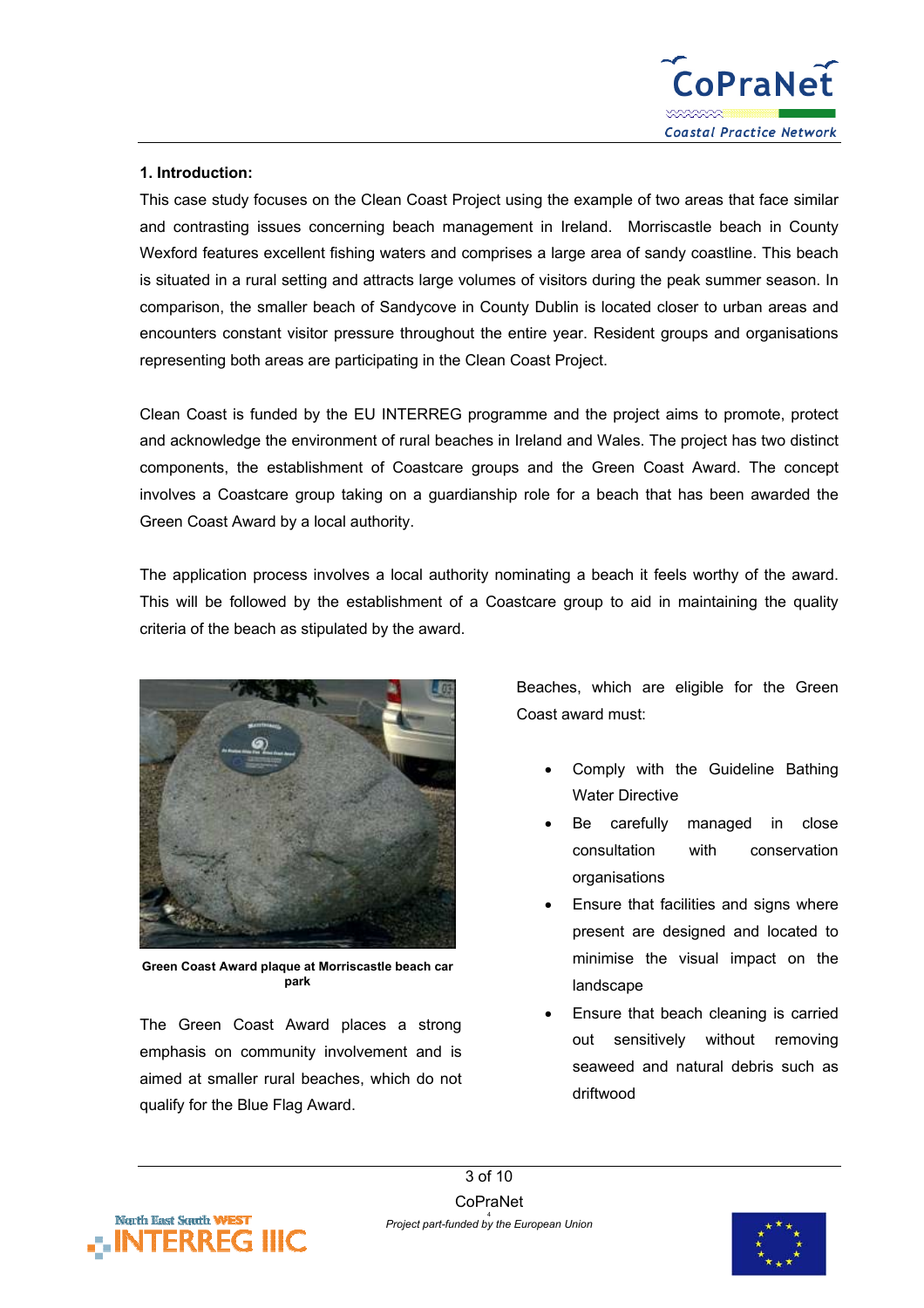

### **2. Morriscastle Beach, Co. Wexford and the Clean Coast Project**

#### **2.1. General Description, Designations, Ownership and Inventory**

Morriscastle beach is located in Co. Wexford on the east coast of Ireland, the beach is situated within Wexford Bay. The main urban centres include the village of Kilmuckridge situated just over 3km from the beach and Wexford Town a further 24km away. The gently sloping beach is accompanied by a sand dune system and the entire area is of substantial environmental interest.



**Visitors at Morriscastle Beach, Co. Wexford** 

A line of sand dunes forms a barrier across the lowland 1km north of Morriscastle beach, creating a wetland at Ballytiege Marsh. The coastal brackish marsh is a proposed Natural Heritage Area (NHA)[1](#page-3-0)  supporting a diverse wetland flora and many birds, especially guillemots and razorbills between July and September. The Kilmuckridge/Tinnaberna Sandhills extend for approximately 4km from the south of Morriscastle to Ballynamona, this area has been designated as a candidate Special Area of Conservation (cSAC) and is suggested for the inclusion in the Natura 2000 network of protected areas. The site is species rich and supports rare plants such as Night-flowering Catchfly (*Silene noctiflora*) and Moore's Horsetail (*Equisetum x moorei*). Furthermore, Wexford County Council included Morriscastle beach within their beach by-laws that prohibit and/or restrict certain activities such as the use of jet skis, the use of vehicles on the beach or camping in the area. The area is also part of the "An Slí Charman", the Wexford Coastal Path, which was established in 1993, by Wexford County Council. The path extends for 221km, from Kilmichael Point in the northeast corner of Wexford, to Ballyhack in the southwest.

The Department of Communications, Marine and Natural Resources has the ownership of the foreshore while Wexford County Council and various private owners hold the land above medium high water mark (MHWM).The main recreational activities at this beach are walking and bathing. The beach has a beach lifeguard hut and life buoys for water safety. A large caravan park is located next to the beach. At a short distance (~100m) from the beach, parking for approximately 60 cars is provided at a car park that also contains public toilets and litter facilities. An information notice board can be found at the entrance to the beach.

<sup>1</sup> In Ireland, Natural Heritage Areas (NHA's) are the basic designation for wildlife under the Wildlife Amendment Act (2000). Sites are selected by having special scientific significance for one or more species, communities, habitats, landforms or geological features, or for a variety of natural attributes.



<span id="page-3-0"></span> $\overline{a}$ 

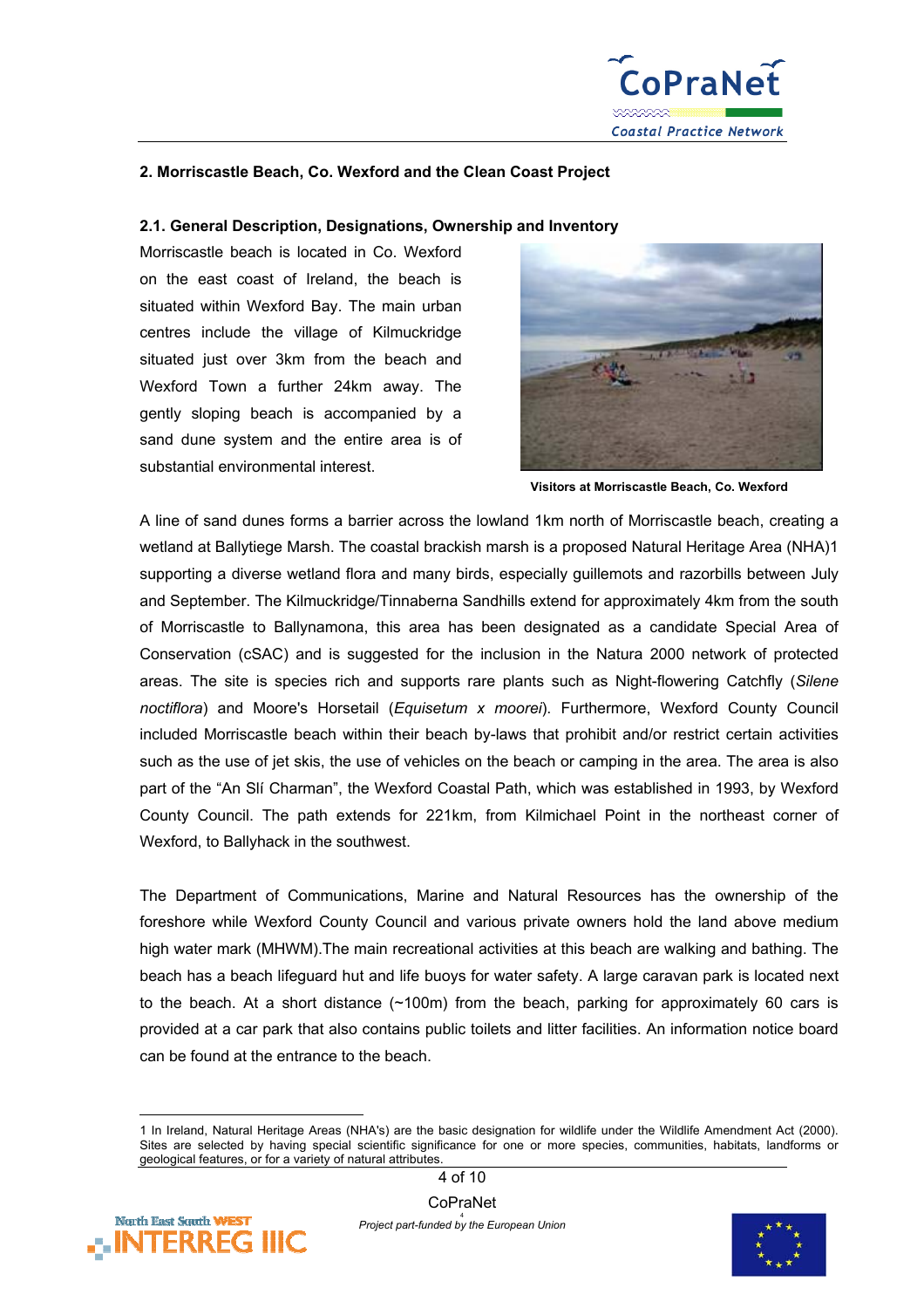



#### **2.2. Partnership and Issues in the Project**

Morriscastle beach is one of a number of locations where the Clean Coast Project has facilitated partnership between Wexford County Council and local organisations in beach management. The council employs the lifeguards and samples the water during the bathing season, maintains the notice boards, and removes the rubbish at the litterbins.

The council also takes responsibility for water quality results and protection of the area as well as putting by laws in place if needed (e.g. by-laws prohibiting certain activities in the beach area). Furthermore, the council is the local authority in the area that would nominate the beaches for the Green Coast Award.

Kilmuckridge Tourism Development Group and St. Joeseph National School share the role as Coastcare group in Morriscastle. Both groups participate in beach clean ups. Kilmuckridge Tourism Development Group is



Lifeguard hut at Morriscastle beach Notice board and litter bin at entrance to **Morriscastle beach** 

interested in increasing tourism for the area, for St. Joseph's National School the focus is on environmental and coastal education. An Taisce's Clean Coast Project have supported the Kilmuckridge Tourism Development Group through the provision of a grant for tools, safety equipment, meeting room hire, and refreshments.



**Access path to Morriscastle beach and information boards on parking and by-laws**



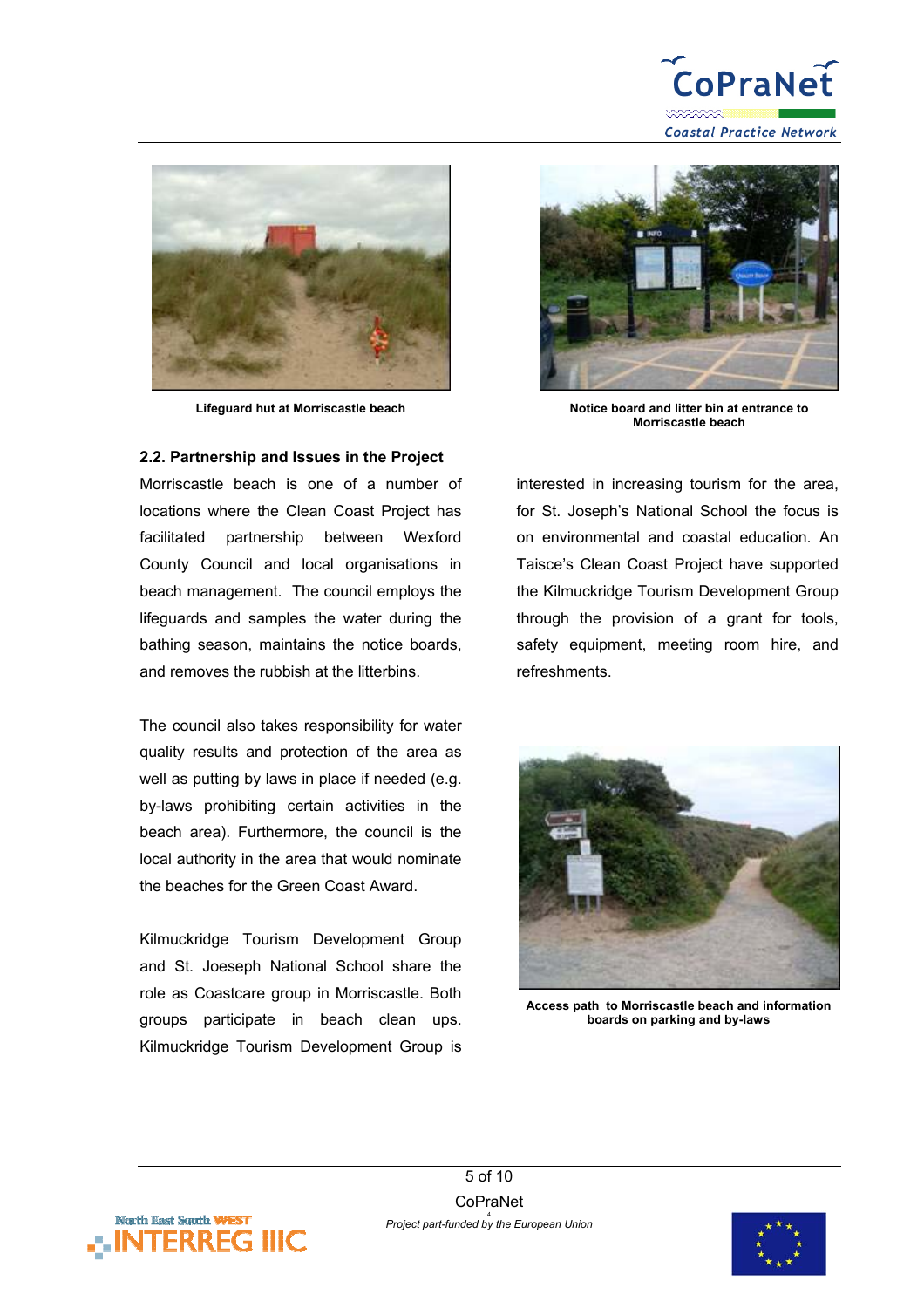

Through the Clean Coast Project, An Taisce has also supported St. Joseph's National School in organising two beach activity days, which included beach clean (see photo below), educational talks and fun activities in the area. An Taisce further supported the school with grants towards clean up equipment and prizes for a coastal art competition.



**Pupils from St. Joseph's National School participating in the Clean Coast beach activity day.**

So far the Green Coast Award has been awarded to Morriscastle beach for every year since 2001. The partnership has benefited beach management in the area and all the requirements for the award are met such as quality of bathing water and the implementation of a beach management plan. However, certain management issues remain to be addressed, in particular litter inputs from the marine environment as well as from visitors, and infrequent collection of rubbish at the car park have been highlighted. Additionally, the lack of wheelchair access from the car park to the beach area has been raised as a key issue.

#### **3. Sandycove, Co. Dublin Clean Coast Project**

#### **3.1. General Description, Designations, Ownership and Inventory**



**Sandycove beach, Co. Dublin** 

Sandycove beach is located south of Dun Laoghaire in Sandycove Harbour and is

approximately 100m in width. Because of its close proximity to Dublin City the area around Sandycove is heavily populated, which makes this beach location a popular destination all year around. The beach is a traditional bathing area and together with the James Joyce Tower an important tourist attraction. Sandycove Point is zoned in the County Development Plan as an area where no increase in the number of buildings is acceptable to "*protect and/or improve residential amenity*".



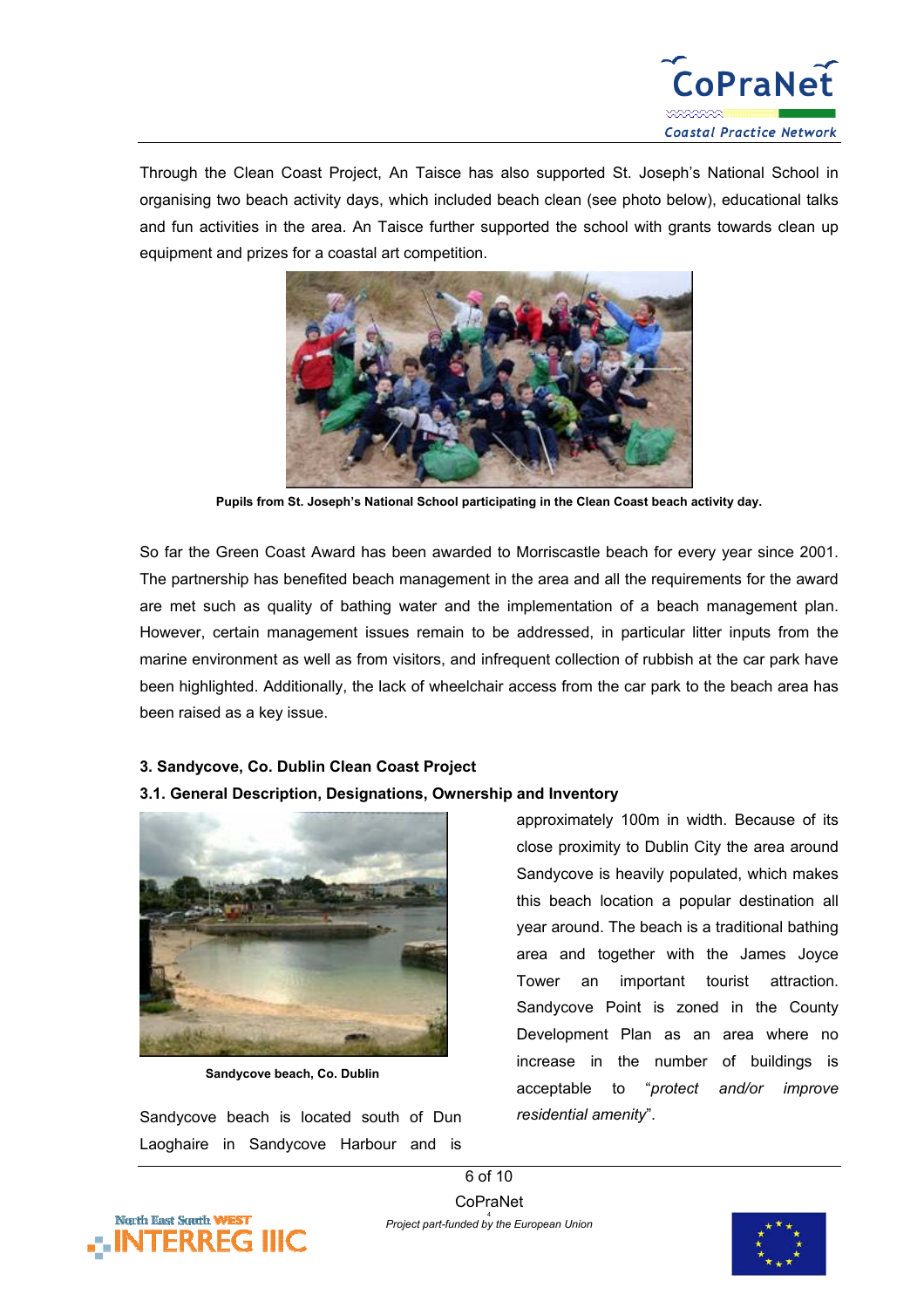

The area is owned by Dublin Port and Docks Board, and managed by Dun Laoghaire-Rathdown County Council. Access to the water is provided via a slipway and pier with steps to the water. A free car park owned by Dun Laoghaire-Rathdown County Council and parking bays offer limited parking around the beach. An automated toilet facility is provided as well as dog litter awareness signs. Litter bins are available at a number of locations around the beach. The beach has life buoys and a beach lifeguard hut.



**Lifeguard Hut at Sandycove beach** 

#### **3.2. Partnership and Issues in the Project**

One of the Clean Coast partners for Sandycove beach is Dun Laoghaire-Rathdown County Council, who nominated the area for the Green Coast Award. The council employs a lifeguard and samples the water during the bathing season as well as maintaining the notice boards and dealing with water quality results. Furthermore, the local authority is responsible for rubbish collection and puts by-laws in place if necessary. Harold National School, Sandycove Tidy Towns Association and the Sandycove - Glasthule Residents Association have taken on the role of Coastcare group in Sandycove. An Taisce's Clean Coast Project has supported the Sandycove Tidy Towns with a grant for clean up equipment and for re-painting of shelters.



**Pupils and staff from Harold National School at a clean up of Sandycove beach** 



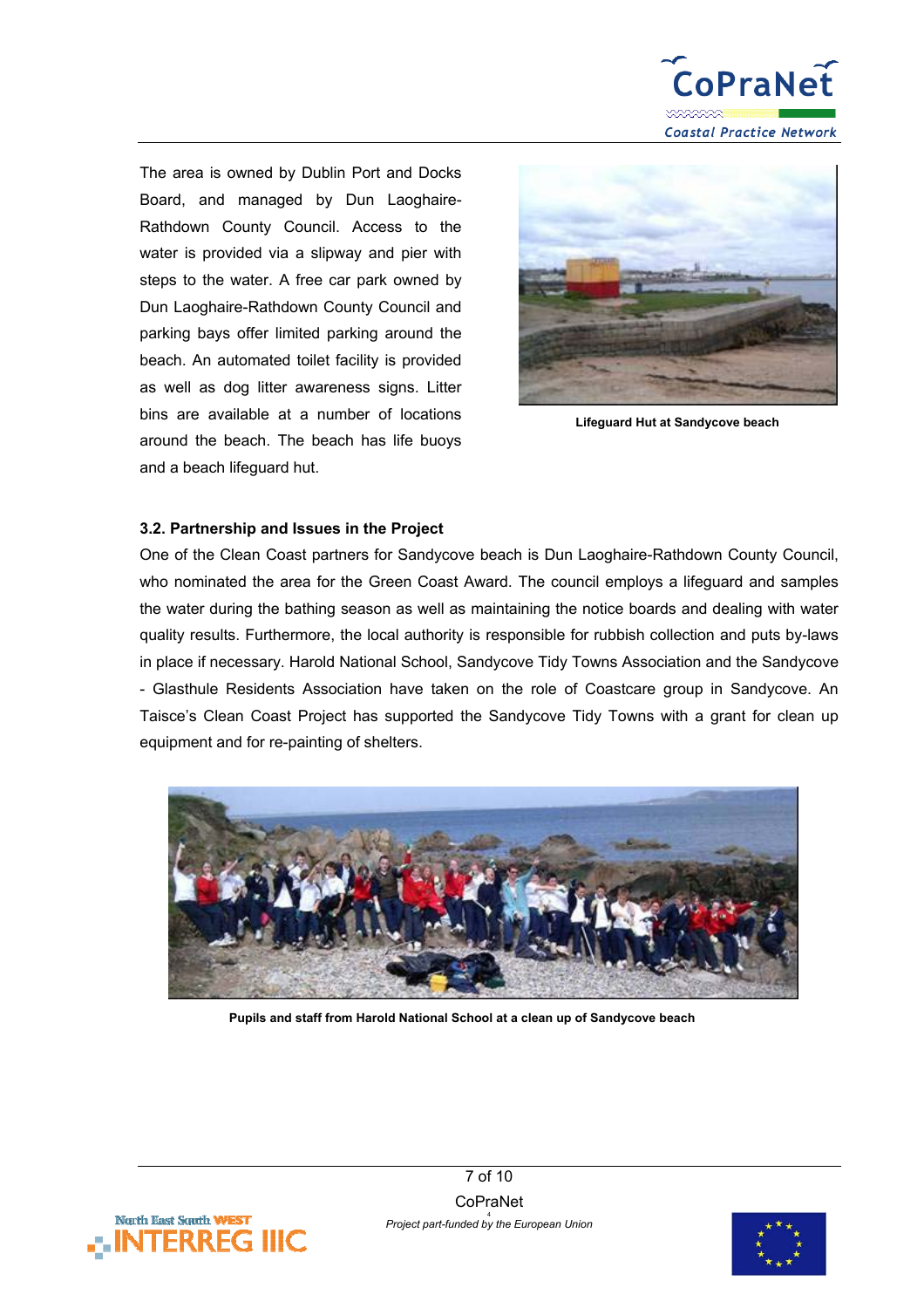

An Taisce also supported the school with grants for clean up equipment and prizes for a coastal art competition, as well as organising a beach activity day, which included educational activities and a beach clean. The partnership achieved the Green Coast Award for Sandycove in 2005 but the water quality did not reach the necessary standards for the 2006 award.



**Volunteers involved in the Sandycove Tidy Towns Clean Up**



**Parking, litter bins and noticeboards at Sandycove beach**

Management issues arising in the area include traffic congestion on the narrow access road and car parking capacity during the summer months. Litter is also a problem, particularly when there is a sharp increase in visitor numbers, as would occur during weekends. The beach area is small and becomes overcrowded during the peak visitor season. A further issue is the lack of public drinking water facilities within the beach area.

It is anticipated that Sandycove will be included in the next Local Coastal Plan to be developed by Dun-Laoghaire Rathdown County Council. This plan includes a seafront promenade and cycle pathway from the county boundary at Booterstown to Sandycove. Furthermore, the review of the Dun Laoghaire Rathdown CCDA (Culture, Community Development and Amenities) Business Plan is expected to address beach management issues. The CCDA department is responsible for beaches in the Dun Laoghaire jurisdiction and deals with the drafting and implementation of beach by-laws. One example of a current issue that could be addressed by Dun Laoghaire-Rathdown County Council is the problem associated with seaweed accumulation at Sandycove beach.



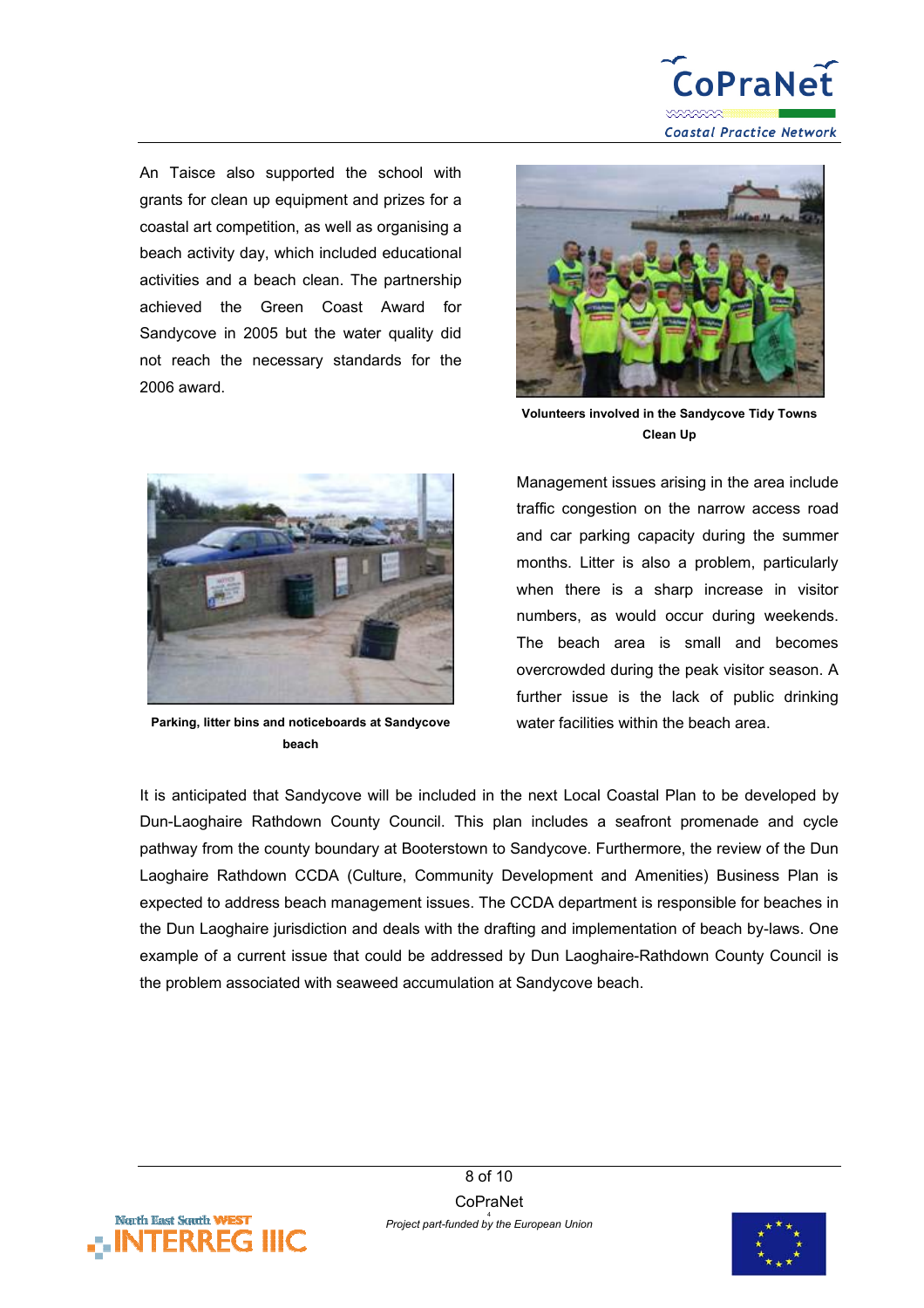

#### **4. Summary**

The Green Coast Award has been consistently granted to Morriscastle beach since 2001 showing that this beach is achieving highest bathing water quality and is carefully managed in consultation with conservation organizations and local residents. Facilities and signage are present in the area, which improve the amenity value while impacting minimally on the landscape. Beach cleans carried out in a sensitive manner and educational activities have also enhanced the visitor experience at Morriscastle beach. Management issues such as infrequent rubbish collection remain to be addressed but overall the project partnership has contributed to better maintenance and guardianship of the beach.

The small, picturesque Sandycove beach and harbour act as a safe swimming and beach area. However, this beach is situated in a heavy populated area and many management issues such as litter, parking and congestion of the area have yet to be addressed. The Green Coast Award was awarded to this beach in 2005 where the local authority in partnership with local Coastcare groups managed to achieve the necessary standards. Nevertheless, a number of standards, principally bathing water quality, haven't been met in 2006. The area is rich in heritage, wildlife and close to public transport and combined with the famous James Joyce tower - an attraction to locals and visitors. Dun Laoghaire-Rathdown County Council focuses on management issues through publicity campaigns toward litter and control of dog fouling, continual rubbish collection and seaweed clearance. Building on previous partnerships of the Clean Coast Project there is increasing support, awareness and volunteering by the local community.

Beach management in both areas has benefited from the Clean Coast Project and issues common to both sites, such as litter, have been addressed through the partnership of the local authority with local Coastcare groups established during the project. The support of the local community in management programmes is vital for the continued success of such initiatives and their contribution to improved management of beach environments. In both cases this has been achieved through raising awareness, interactive and educational beach activities and beach clean ups. Although, Sandycove has not accomplished the Green Coast Award

for 2006 the local authority has the support of the local community, which has been built up during the project.



**Sandycove Green Coast Award 2005** 

9 of 10 **CoPraNet** *Project part-funded by the European Union*